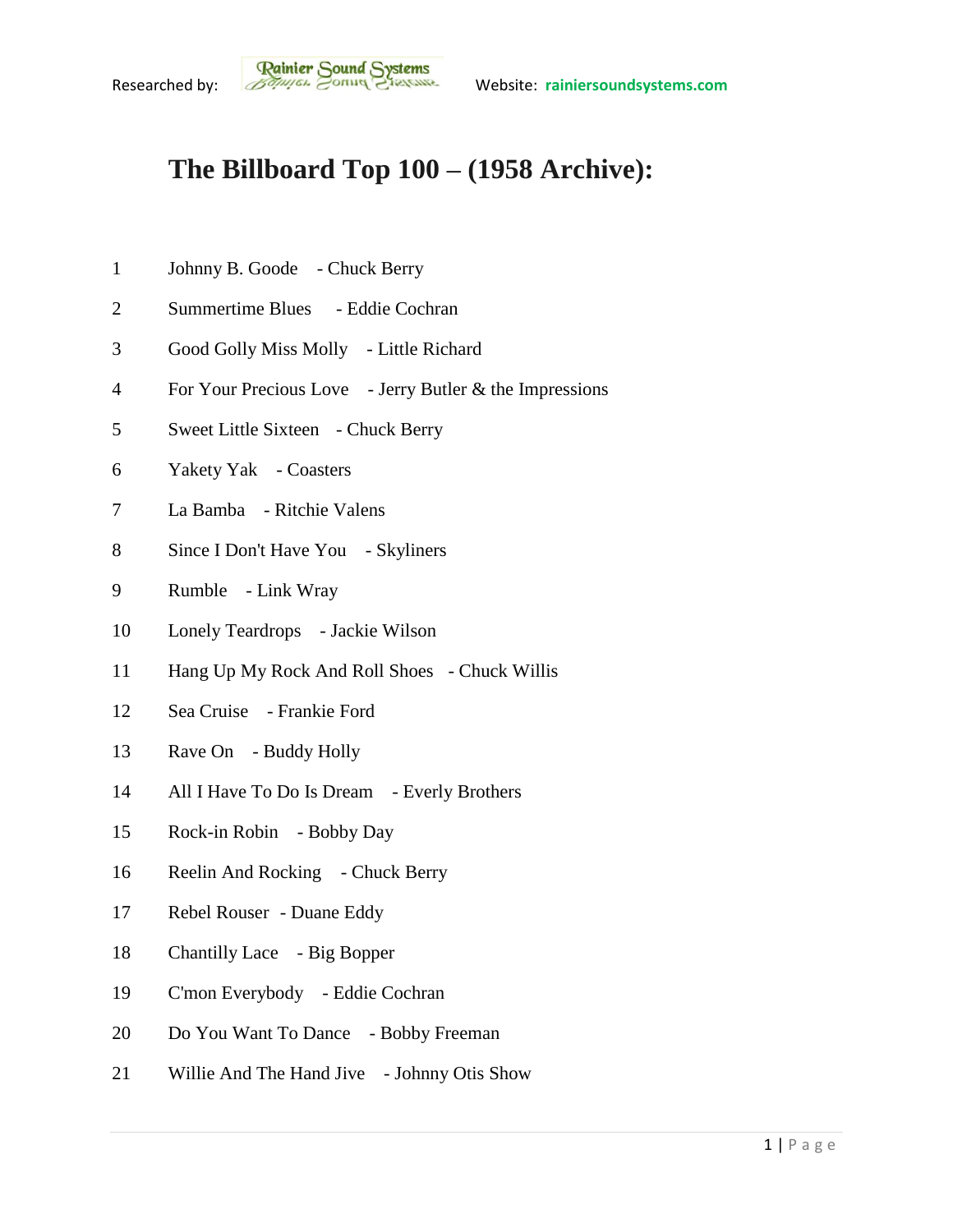- Breathless Jerry Lee Lewis
- Stagger Lee Lloyd Price
- Tequila Champs
- It's Only Make Believe Conway Twitty
- Tears On My Pillow Little Anthony & the Imperials
- Dizzy Miss Lizzy Larry Williams
- Around And Around Chuck Berry
- Don't You Just Know It Huey "Piano" Smith & the Clowns
- One Night Elvis Presley
- Carol Chuck Berry
- What Am I Living For Chuck Willis
- Sixteen Candles Crests
- Smoke Gets In Your Eyes Platters
- Bird Dog Everly Brothers
- Splish Splash Bobby Darin
- I Wonder Why Dion & the Belmonts
- Rock And Roll Is Here To Stay Danny & the Juniors
- Whole Lotta Loving Fats Domino
- (Night Time Is) The Right Time Ray Charles
- Come On Let's Go Ritchie Valens
- Rockin' Around The Christmas Tree Brenda Lee
- 43 Run Rudolph Run Chuck Berry
- Donna Ritchie Valens
- Little Star Elegants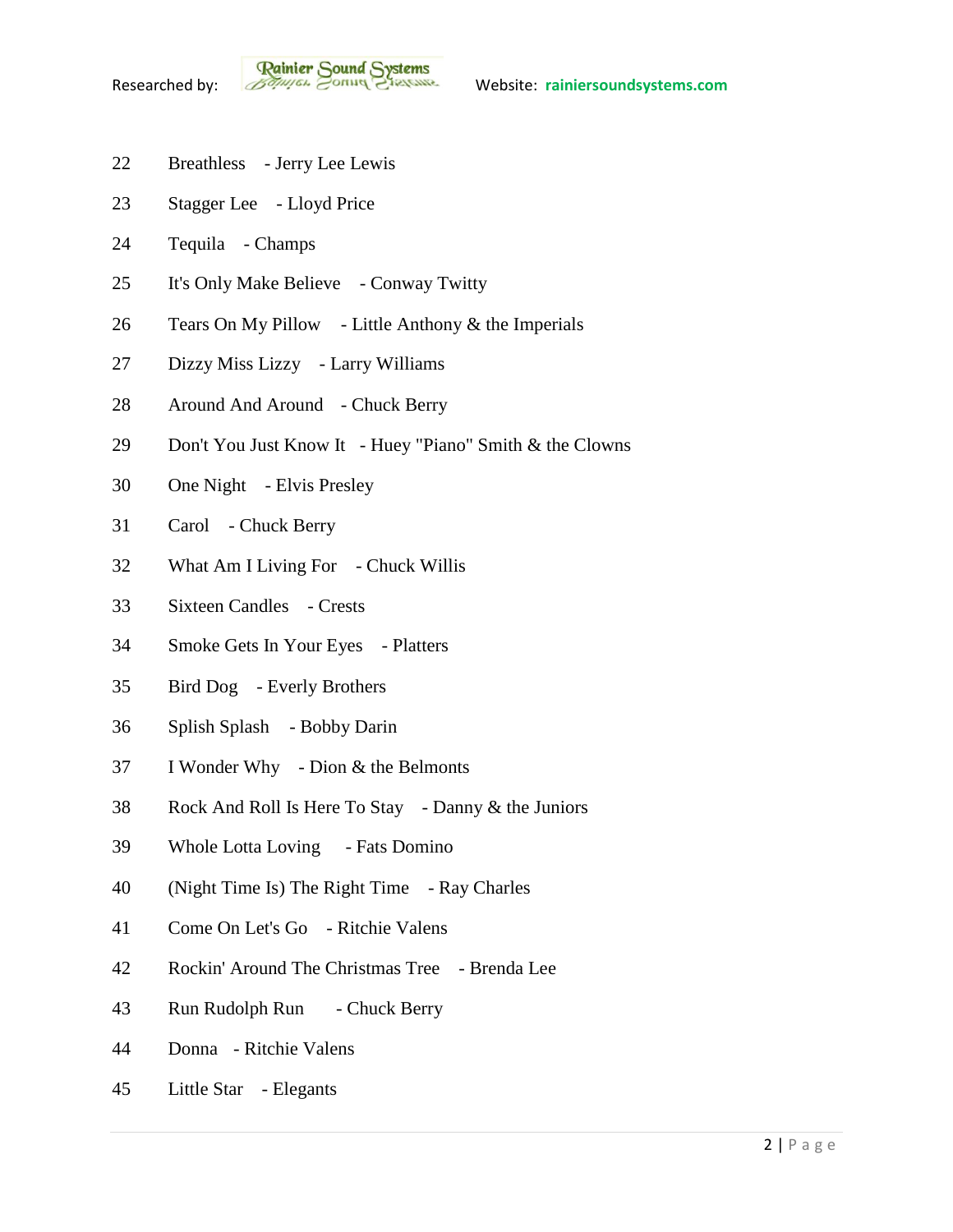

- High School Confidential Jerry Lee Lewis
- It's All In The Game Tommy Edwards
- Twilight Time Platters
- Ten Commandments Of Love Moonglows
- It's So Easy Crickets
- Rama Lama Ding Dong Edsels
- A Lover's Question Clyde McPhatter
- Believe What You Say Ricky Nelson
- 54 One Summer Night Danleers
- Drip Drop Drifters
- Nel Blu Dipinto Di Blu (Volare) Domenico Modugno
- Poor Little Fool Ricky Nelson
- Slow Down Larry Williams
- Queen Of The Hop Bobby Darin
- Over And Over Bobby Day
- Hard Headed Woman Elvis Presley
- There's A Moon Out Tonight Capris
- I Met Him On A Sunday Shirelles
- To Know Him Is To Love Him Teddy Bears
- Lovers Never Say Goodbye Flamingos
- Jennie Lee Jan & Arnie
- The Walk Jimmy McCracklin
- Let's Have A Party Wanda Jackson
- Trouble Elvis Presley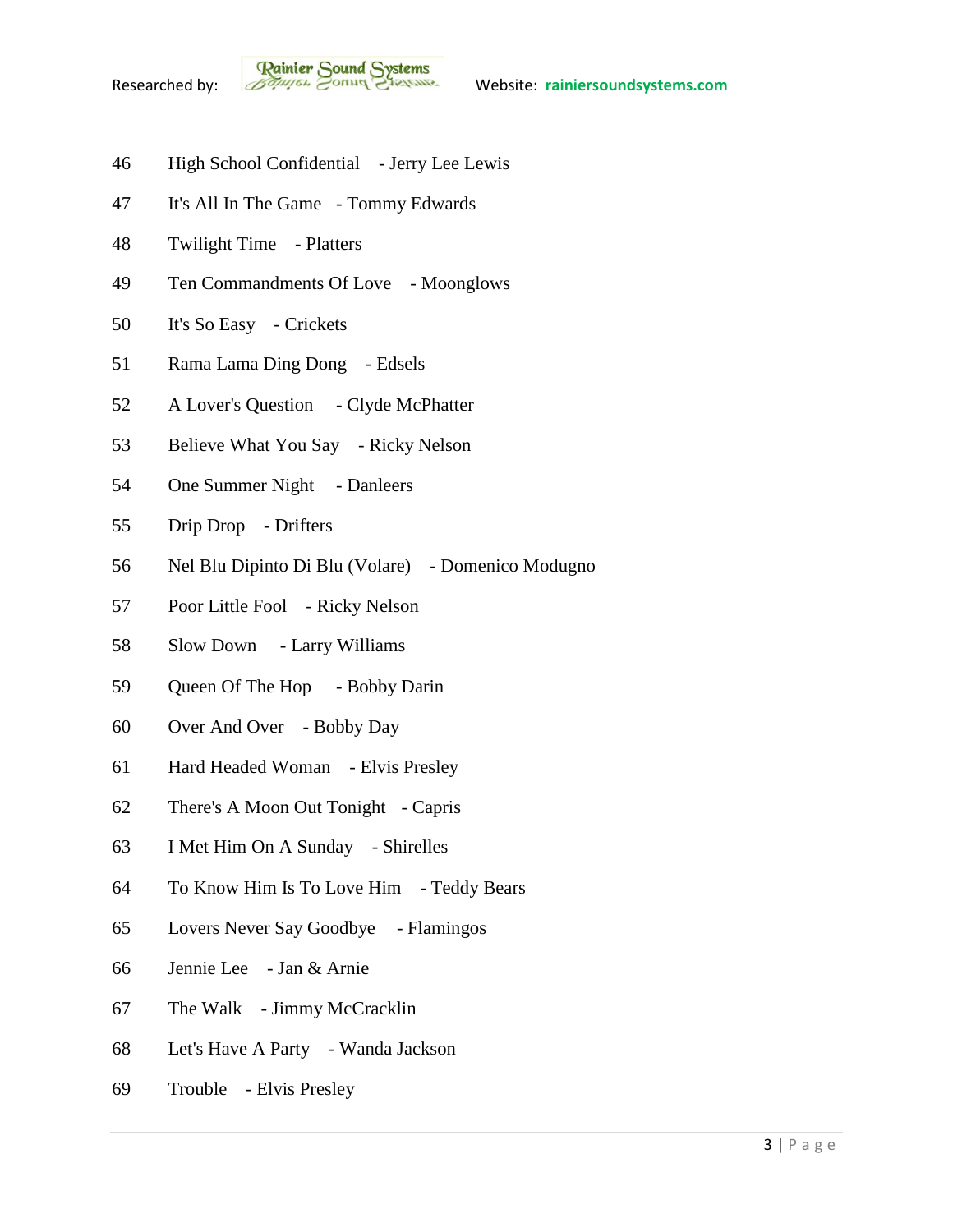- Well...All Right Buddy Holly
- You Cheated Shields
- So Fine Fiestas
- Western Movies Olympics
- 74 The Twist Hank Ballard  $&$  the Midnighters
- It's Just A Matter Of Time Brook Benton
- Devoted To You Everly Brothers
- Talk To Me, Talk To Me Little Willie John
- I'm So Young Students
- Try Me James Brown & the Famous Flames
- One For My Baby Frank Sinatra
- My True Love Jack Scott
- To Be Loved Jackie Wilson
- Lonesome Town Ricky Nelson
- Ooh! My Soul Little Richard
- Lollipop Chordettes
- High Blood Pressure Huey "Piano" Smith & the Clowns
- Sweet Home Chicago Little Junior Parker
- I Cried A Tear Lavern Baker
- Stormy Weather Spaniels
- 90 The Way I Walk Jack Scott
- 91 Wear My Ring Around Your Neck Elvis Presley
- I'm Gonna Love You Too Buddy Holly
- Fever Peggy Lee